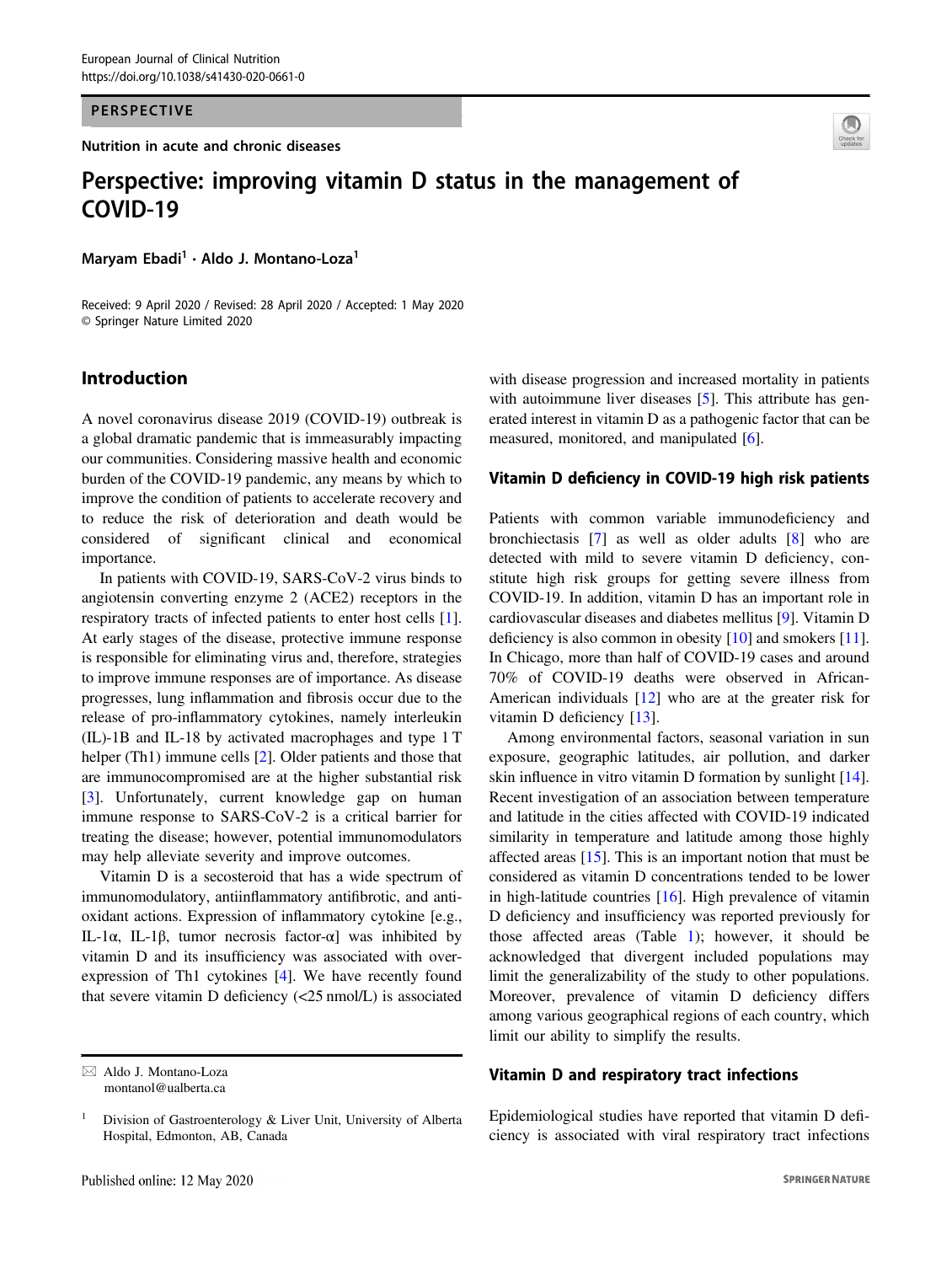| Country                 | Population of study                                                                                                 | $25(OH)$ D status                                     | Prevalence                                             |
|-------------------------|---------------------------------------------------------------------------------------------------------------------|-------------------------------------------------------|--------------------------------------------------------|
| China $[30]$            | 364 Chinese men aged 60–75                                                                                          | Deficiency: <50 nmol/L<br>Insufficiency: 50-75 nmol/L | 72%<br>22%                                             |
| Iran $\lceil 31 \rceil$ | Meta-analysis of 48 studies including 1911 men and 3683 women (excluding<br>pregnant women, children, and patients) | Deficiency: <50 nmol/L                                | Pooled prevalence<br>55.21% in men<br>$64.71$ in women |
| Italy and Spain [32]    | 420 patients $\geq 65$ years old admitted to rehabilitation centers                                                 | Deficiency: <50 nmol/L<br>Insufficiency: 50-75 nmol/L | 94.3%<br>81.2%                                         |
| United States [33]      | 26010 adults in the National Health and Nutrition Examination Survey 2001–2010                                      | Deficiency: <50 nmol/L<br>Insufficiency: 50-75 nmol/L | 28.9%<br>41.4%                                         |
| France [34]             | 297 subjects studied in January and February 2015                                                                   | Deficiency: <50 nmol/L                                | 75.1%                                                  |
| United Kingdom [35]     | 278 patients with chronic obstructive pulmonary disease, aged 41–92 years<br>in London                              | Deficiency: $<$ 50 nmol/L                             | 61.5%                                                  |

<span id="page-1-0"></span>Table 1 Overview of vitamin D deficiency in regions highly affected by COVID-19.

and acute lung injury [\[17](#page-2-0)]. Vitamin D agonist, calcitriol, exhibited protective effects against acute lung injury by modulating the expression of members of the renin–angiotensin system such as ACE2 in lung tissue [\[18](#page-3-0)], supporting the role of vitamin D deficiency as a pathogenic factor in COVID-19.

Vitamin D receptors (VDRs) are extensively distributed in respiratory epithelial cells and immune cells (B cell, T cell, macrophages, and monocytes). 25-hydroxyvitamin D (25OHD), the major circulating form of vitamin D can be converted to the active form (1,25-dihydroxyvitamin D) in the bronchial epithelium and immune cells [\[19](#page-3-0)]. The enzyme, 1α-Hydroxylase (CYP27B1), required for vitamin D activation, is induced by diverse stimuli, including cytokines and toll-like receptor ligands in the respiratory tract. However, adequate serum levels of 25(OH)D is required to increase levels of 1,25-dihydroxyvitamin D and consequently improve the immune response to respiratory virus infections [[20](#page-3-0)].

Type-II pneumocytes are the primary target of coronaviruses and ACE2 receptors are highly expressed on these cells. Impaired function of type-II pneumocytes decrease the surfactant level and increase surface tension in COVID-19 [\[21\]](#page-3-0). Metabolites of 1,25-dihydroxyvitamin D have been reported to stimulate surfactant synthesis in alveolar type-II cells [[22\]](#page-3-0). In vitro culture of human fetal and adult alveolar type-II cells with 1,25-dihydroxyvitamin D increased VDR and the expression of surfactantassociated protein B, a lipid-associated protein of the pulmonary surfactant  $[23]$  $[23]$ , indicating the potential of vitamin D to reduce surface tension in COVID-19.

In line with our objective to improve vitamin D status and its associated outcomes in patients with COVID-19, studies have shown treatment with high dose of 250,000–500,000 IU vitamin D to be safe in mechanically ventilated, critically ill patients and was associated with decreased hospital length of stay, improved ability of the blood to carry oxygen and increased hemoglobin levels [\[24](#page-3-0), [25](#page-3-0)]. The risk of acute viral respiratory tract infections was twofold less if the vitamin D serum levels were ≥95 nmol/L (hazard ratio 0.51; 95% CI, 0.25–0.84; p < 0.0001) and the percentage of sick days was five times less  $(0.80\%$  vs. 3.9%,  $p = 0.02$ ) compared with the patients with levels  $\lt$ 95 nmol/L [[26\]](#page-3-0).

### Suggested plan of action

To our knowledge, no study to date has measured vitamin D levels and performed high-dose vitamin D treatment in patients with COVID-19. High prevalence of vitamin D deficiency in elderly, smokers, patients with chronic diseases, and excess uptake by adipose tissue in obesity make investigations of its role as a therapeutic agent in COVID-19 conceivable. Accordingly, it should be necessary to measure serum 25(OH)D levels in all inpatient and outpatient populations with COVID-19 and in different stages of the disease to identify the importance of maintaining or promptly increasing circulating levels of 25(OH)D into the optimal range of  $40-60$  ng/ml  $(100-150$  nmol/L)  $[27]$  $[27]$ . In this regard, relationship between baseline vitamin D status and disease severity, laboratory biochemical tests of white blood cell count, C-reactive protein, lymphocyte count, lactate dehydrogenase, IL-6, platelet count, albumin, and serum ferritin, required hospitalization and intensive care unit admission should be determined. This will help us to identify the ability of low vitamin D levels to risk stratify patients and allow for care to be provided to those who are at increased risk of progression.

We acknowledge that the primary stage in treating vitamin D deficiency is to measure a baseline 25(OH)D serum levels and then consider the supplementation dose based on the target level and how rapidly that level must be reached. However, based on previous studies in patients with reparatory disease [[28\]](#page-3-0) and in order to quickly and safely increase serum 25(OH)D levels, we recommend patients with low circulating levels (below 50 nmol/L) should be offered vitamin D supplementation of 50,000 IU twice a week at the diagnosis (100,000 IU total). Overall, doses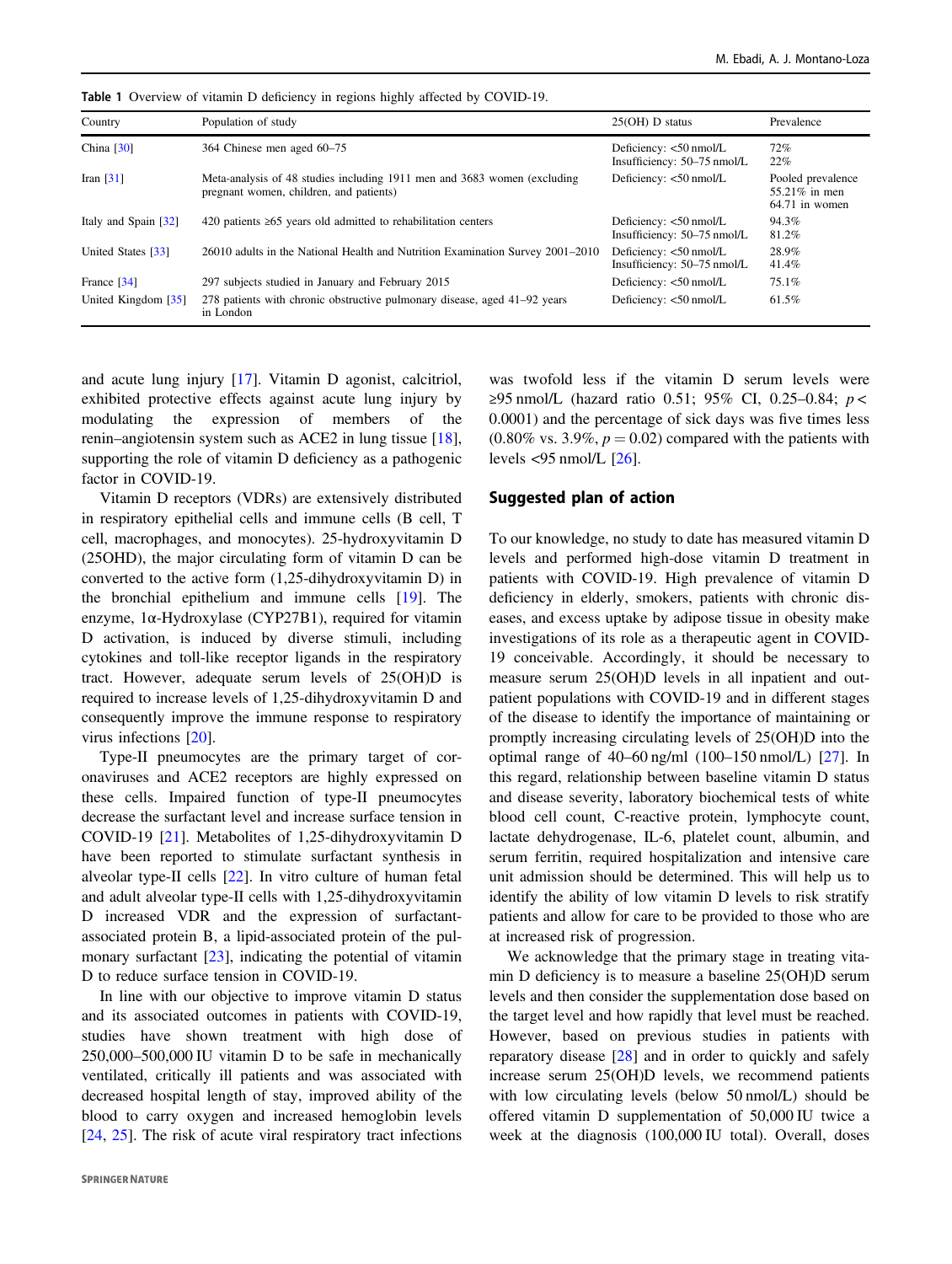<span id="page-2-0"></span>above 6000 IU/d are needed to achieve serum 25(OH)D concentrations above 100 nmol/L and intakes of vitamin D up to 15,000 IU/d were found to be safe [\[29](#page-3-0)]. Association between patients' initial response to vitamin D supplementation with disease progression, recovery, and various clinical outcomes need to be investigated. Following 100,000 IU start dose, we propose patients to continue with the dose of 50,000 IU taken once a week for the second and third weeks. Following doses of 50,000 IU is suggested to achieve optimal levels of 25(OH)D in patients with poor baseline vitamin D status. Supplemented patients should be monitored to ensure their circulating vitamin levels are normalized and sustained for the duration of the COVID-19 pandemic. This suggested plan presents important challenges to identify how disease features and progression, hospital admission and length of stay, duration of mechanical ventilation, hospital mortality, and respiratory failure differ between the early responder and nonresponder groups.

# Conclusion

Due to the lack of data, symptomatic management is used for COVID-19 infection including oxygen therapy and mechanical ventilation for those with severe infection. Considering the range of beneficial effects ascribed to vitamin D, it is safety and ease of administration, as well as direct effects of vitamin D on immune cell proliferation and activity, pulmonary ACE2 expression and reducing surface tension, evaluation of vitamin D supplementation as an adjuvant therapeutic intervention could be of substantial clinical and economic significance. Empiric intervention with vitamin D is a clinical decision that can be justified by low serum levels and the risk of impaired immune system. Importantly, improvement in circulating 25(OH)D levels opens possibilities for slowing disease progression or even improving survival of patients.

In summary, given the high prevalence of vitamin D deficiency and in order to rapidly, safely, and significantly raise serum concentrations, high-dose vitamin D intervention with potential benefit in decreasing risk of COVID-19 severity and mortality is suggested, which is a safe and noninvasive treatment. Patients would take large doses of vitamin D for a week, followed by several thousand IU/d vitamin D for a period of 2 weeks. This will provide a quick and sustainable restoration of serum vitamin D levels, thus, potentially triggering an improvement in clinical status and prognosis. However, prospective clinical studies are required to address this speculation and overcome the obstacles in our current understanding of vitamin D role as an adjuvant therapy in patients with COVID-19.

#### Compliance with ethical standards

Conflict of interest The authors declare that they have no conflict of interest.

Publisher's note Springer Nature remains neutral with regard to jurisdictional claims in published maps and institutional affiliations.

# References

- 1. Hoffmann M, Kleine-Weber H, Schroeder S, Kruger N, Herrler T, Erichsen S, et al. SARS-CoV-2 Cell entry depends on ACE2 and TMPRSS2 and is blocked by a clinically proven protease inhibitor. Cell. 2020. [https://doi.org/10.1016/j.cell.2020.02.052.](https://doi.org/10.1016/j.cell.2020.02.052)
- 2. Conti P, Ronconi G, Caraffa A, Gallenga CE, Ross R, Frydas I, et al. Induction of pro-inflammatory cytokines (IL-1 and IL-6) and lung inflammation by Coronavirus-19 (COVI-19 or SARS-CoV-2): anti-inflammatory strategies. J Biol Regul Homeost Agents. 2020;34. [https://doi.org/10.23812/CONTI-E.](https://doi.org/10.23812/CONTI-E)
- 3. Cascella M, Rajnik M, Cuomo A, Dulebohn SC, Di Napoli R. Features, evaluation and treatment coronavirus (COVID-19). Treasure Island, FL: StatPearls; 2020.
- 4. Hughes DA, Norton R. Vitamin D and respiratory health. Clin Exp Immunol. 2009;158:20–5. [https://doi.org/10.1111/j.1365-](https://doi.org/10.1111/j.1365-2249.2009.04001.x) [2249.2009.04001.x.](https://doi.org/10.1111/j.1365-2249.2009.04001.x)
- 5. Ebadi M, Bhanji RA, Mazurak VC, Lytvyak E, Mason A, Czaja AJ, et al. Severe vitamin D deficiency is a prognostic biomarker in autoimmune hepatitis. Aliment Pharmacol Ther. 2019;49:173–82.
- 6. Czaja AJ, Montano-Loza AJ. Evolving role of vitamin D in immune-mediated disease and its implications in autoimmune hepatitis. Dig Dis Sci. 2019;64:324–44.
- 7. Amaya-Mejia AS, O'Farrill-Romanillos PM, Galindo-Pacheco LV, Vargas-Ortega G, Mendoza-Zubieta V, Del Rivero-Hernandez LG, et al. Vitamin D deficiency in patients with common variable immunodeficiency, with autoimmune diseases and bronchiectasis. Rev Alerg Mex. 2013;60:110–6.
- 8. Meehan M, Penckofer S. The role of vitamin D in the aging adult. J Aging Gerontol. 2014;2:60–71.
- 9. Peterlik M, Cross HS. Vitamin D and calcium deficits predispose for multiple chronic diseases. Eur J Clin Invest. 2005;35:290–304.
- 10. Dhaliwal R, Mikhail M, Feuerman M, Aloia JF. The vitamin D dose response in obesity. Endocr Pract. 2014;20:1258–64.
- 11. Kassi EN, Stavropoulos S, Kokkoris P, Galanos A, Moutsatsou P, Dimas C, et al. Smoking is a significant determinant of low serum vitamin D in young and middle-aged healthy males. Hormones. 2015;14:245–50.
- 12. Yancy CW. COVID-19 and African Americans. JAMA. 2020. [https://doi.org/10.1001/jama.2020.6548.](https://doi.org/10.1001/jama.2020.6548)
- 13. Alzaman NS, Dawson-Hughes B, Nelson J, D'Alessio D, Pittas AG. Vitamin D status of black and white Americans and changes in vitamin D metabolites after varied doses of vitamin D supplementation. Am J Clin Nutr. 2016;104:205–14.
- 14. Wacker M, Holick MF. Sunlight and vitamin D: a global perspective for health. Dermatoendocrinol. 2013;5:51–108.
- 15. Sajadi MM, Habibzadeh P, Vintzileos A, Shokouhi S, Miralles-Wilhelm F, Amoroso A. Temperature, humidity and latitude analysis to predict potential spread and seasonality for COVID-19. SSRN. 2020. [https://doi.org/10.2139/ssrn.3550308.](https://doi.org/10.2139/ssrn.3550308)
- 16. Cannell JJ, Vieth R, Umhau JC, Holick MF, Grant WB, Madronich S, et al. Epidemic influenza and vitamin D. Epidemiol Infect. 2006;134:1129–40.
- 17. Hansdottir S, Monick MM. Vitamin D effects on lung immunity and respiratory diseases. Vitam Horm. 2011;86:217–37.